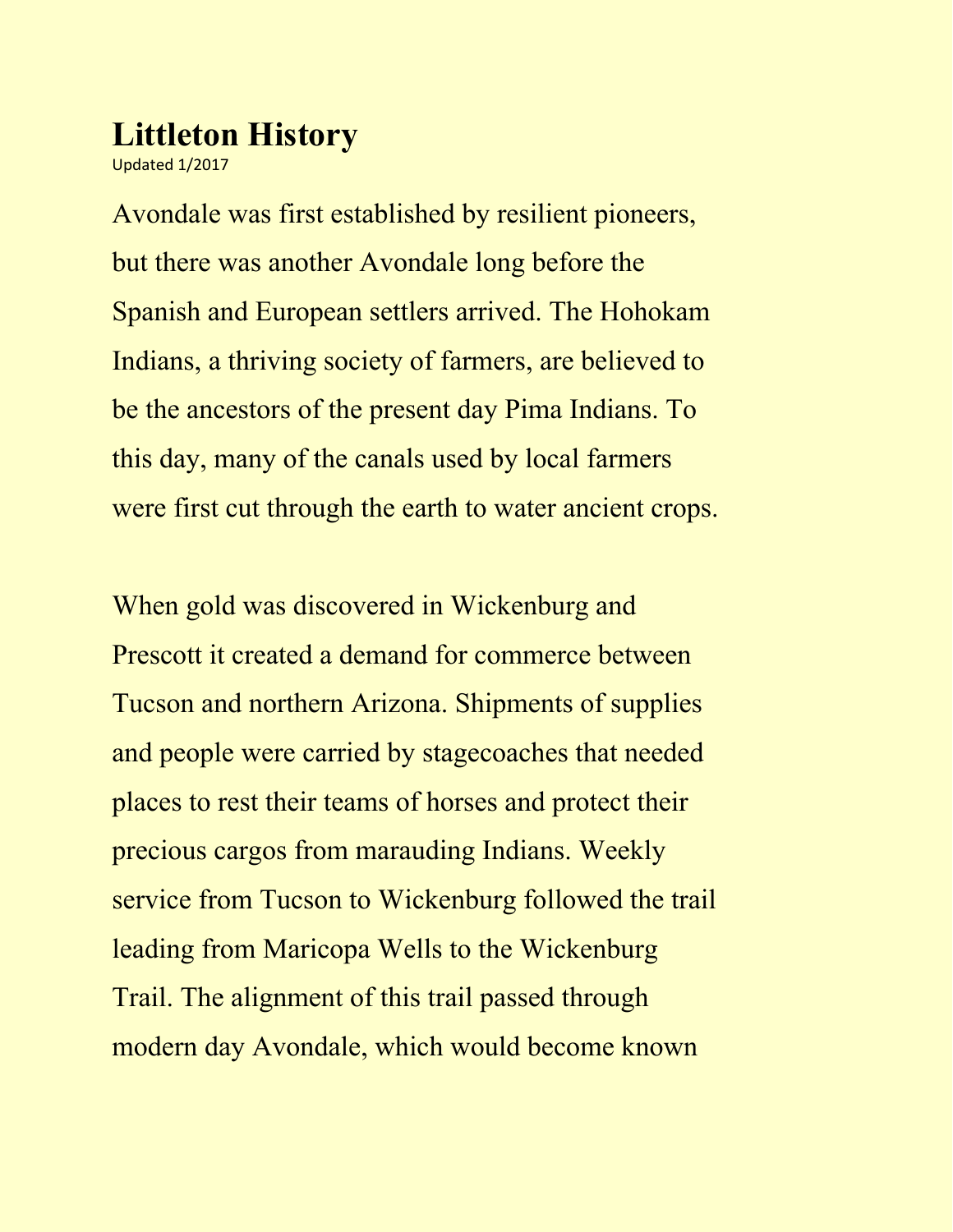as Coldwater Stage Station.

The District was named after Dr. S.D. Little who established the town of Littleton west of the Cashion Ranch. Dr. Little was a dentist who settled on the west corner of 115th Avenue, or Avondale Boulevard and Buckeye Road, or Maricopa County Highway 85, where Littleton Elementary School still exists today. A few homes, a small store, and an office were built. The Littleton Elementary School District #65 was created out of District #17 (Tolleson Elementary) on April 22, 1912 in Avondale.

Jim Cashion succeeded in establishing a post office in 1911, and Dr. Little eventually moved to Bisbee. Cashion Ranch raised beef and then later ostriches. The feathers were used for ladies' hats, but like so many fads, the ostrich hats went by the wayside when the automobile was introduced. As a result, the ostriches were sold. Dr. Chandler bought the birds and had them moved to Chandler.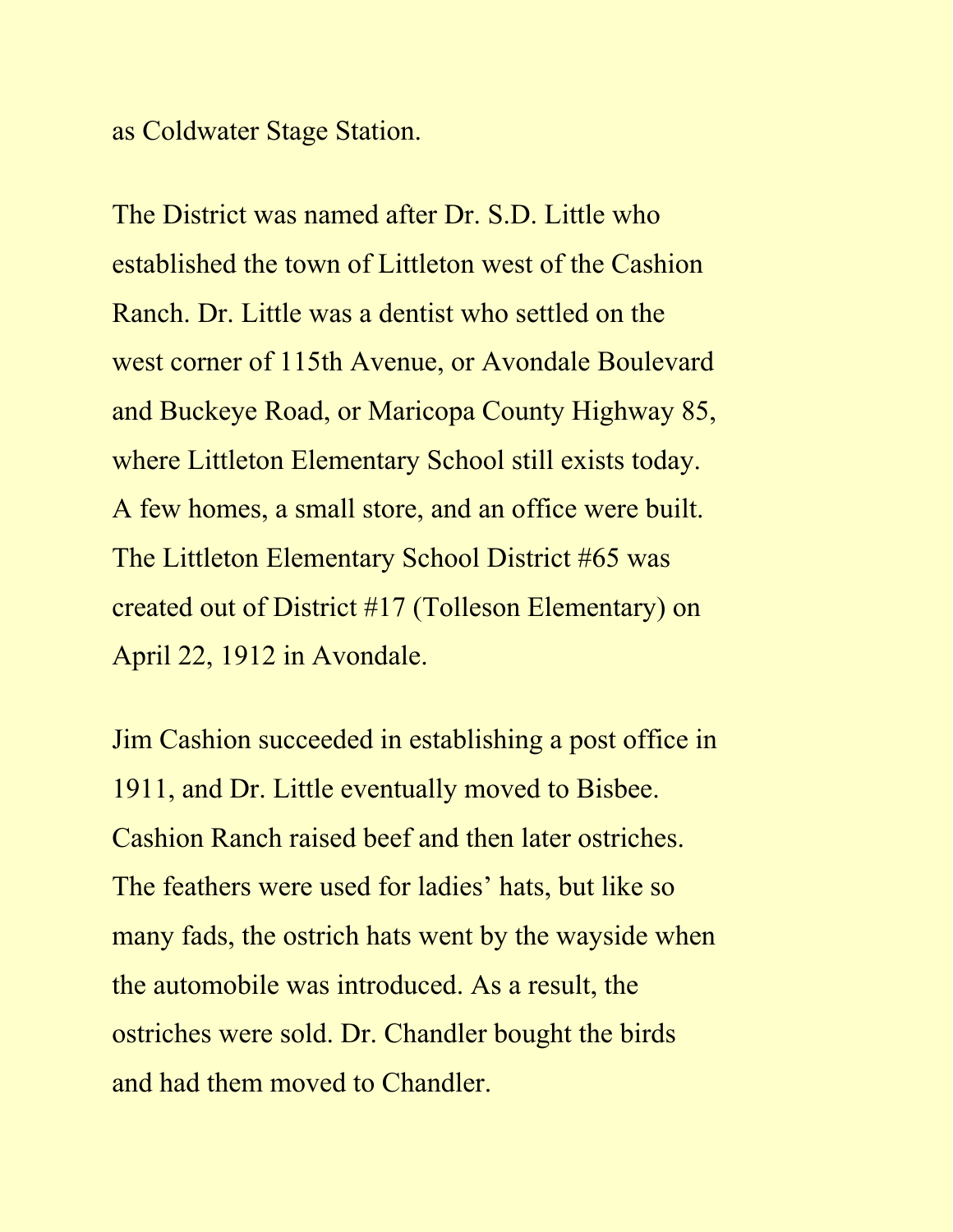In 1942 teachers at the Littleton School were assigned to teach two grades and attendance reached between 120 and 175 students. By 1960, attendance in the District was at 690 and by 1980; sixty-two classrooms were in use by 2,150 students. Eldard Underdown was the District's Superintendent in the 1940's and 50's. He was not only the superintendent, but also served as the principal and the bus driver in those days.

Quentin Aycock became Superintendent in 1964 following Mr. Underdown's death, and served in that position nearly 30 years. In 2000 the District had just doubled in size twice during the decade to over 5000. The 'little' district that once served the communities of Cashion, Ligas, and area farm-workers now is a diverse suburban blend of families from many regions. The District is now home to a modern Avondale City Hall, Phoenix International Raceway and numerous housing developments and golf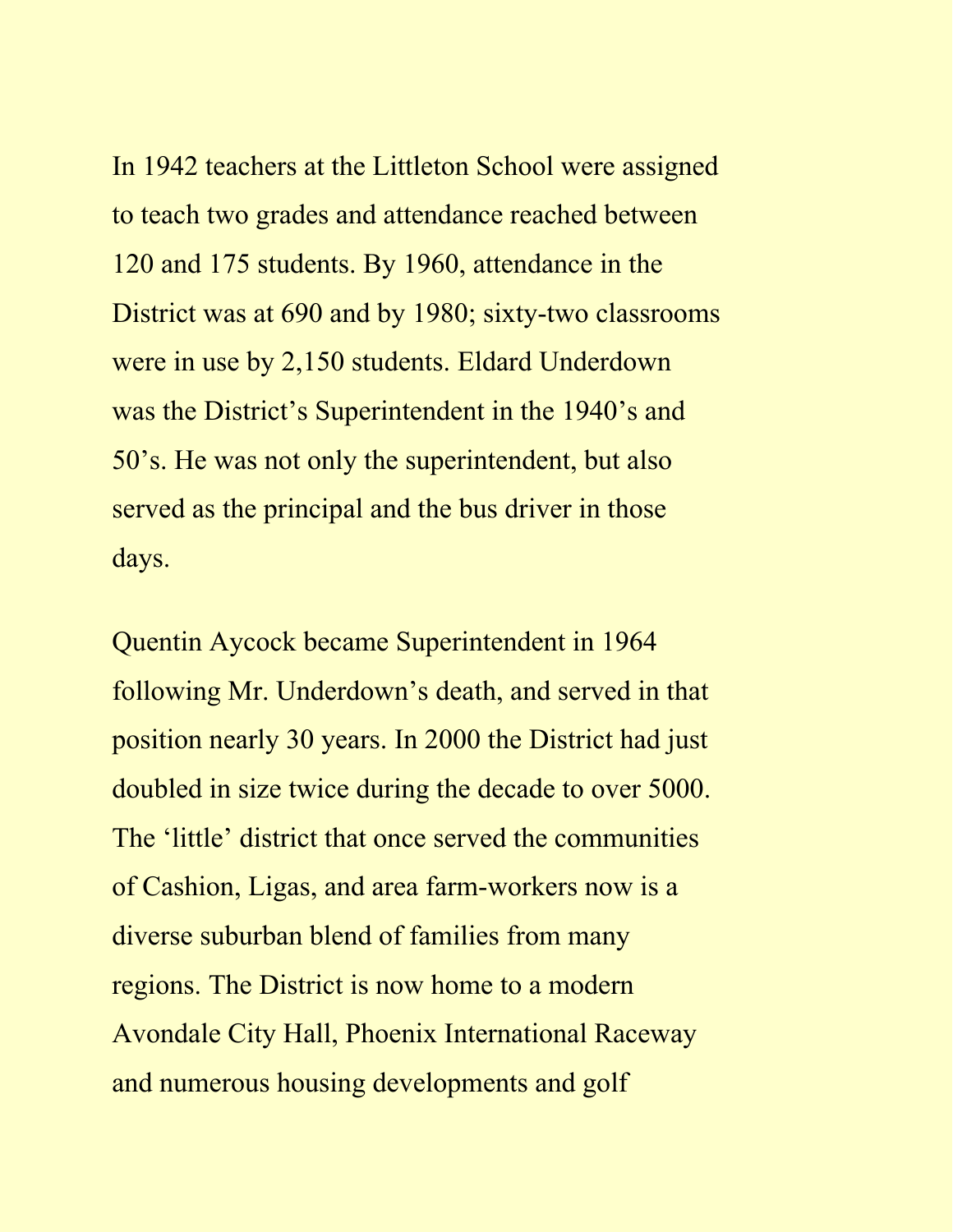courses.

The town of Cashion was annexed by the growing City of Avondale and allowing both Avondale and the Littleton District to purchase adjacent parcels of land during a bond election. The school district would establish Littleton Unit 2 and later renamed it Underdown Junior High School, after Superintendent Underdown.

## **In 1963, Underdown Junior High School became home to 526 seventh and eighth grade students' in the west Phoenix community of Cashion.**

Underdown Jr. High was reconstituted in 2008 as the home of alternative programs used for students with special needs. The same year all of the District's schools were reorganized into comprehensive kindergarten through eighth grade campuses. Much of the campus now serves as home for the Littleton School District administrative and support offices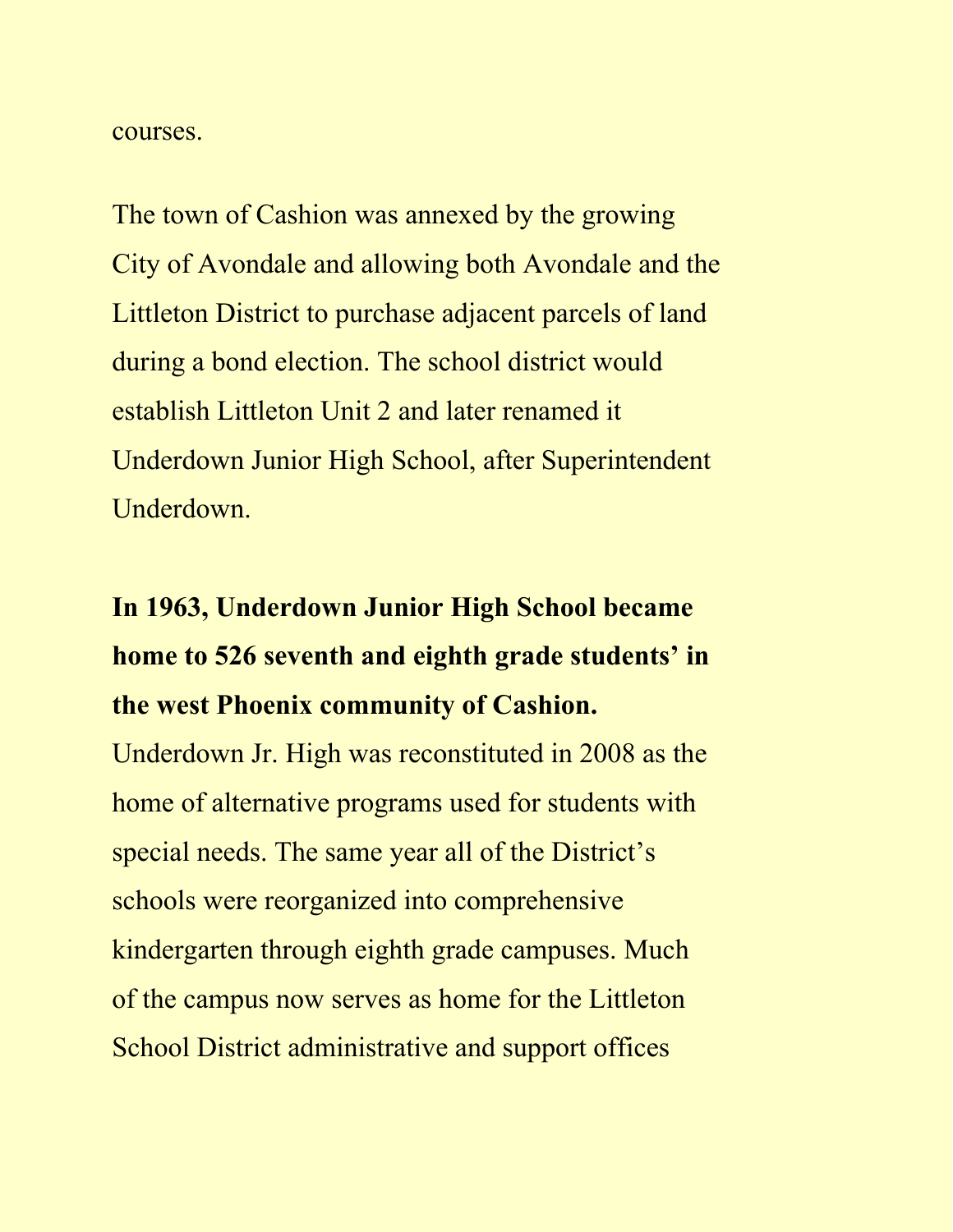(which moved in December of 2009). The current superintendent is Dr. Roger Freeman, who joined the District in 2006 as its fifth chief executive.

**Collier Elementary School** was built on Thayer and Pearl Collier's homestead farm land in 2002. In 1919 the **Colliers** moved to the district and Thayer served on the school board for fifty-four years.

**Quentin Elementary School** opened in 2003. This school was named after Dr. Quentin Aycock.

**Country Place Elementary School** opened in January 2006.

**Estrella Vista Elementary School** opened in January 2008.

**Tres Rios Elementary** opened in August 2008. This school was named after the three rivers that connect in this area (Agua Fria, Gila and Salt River).